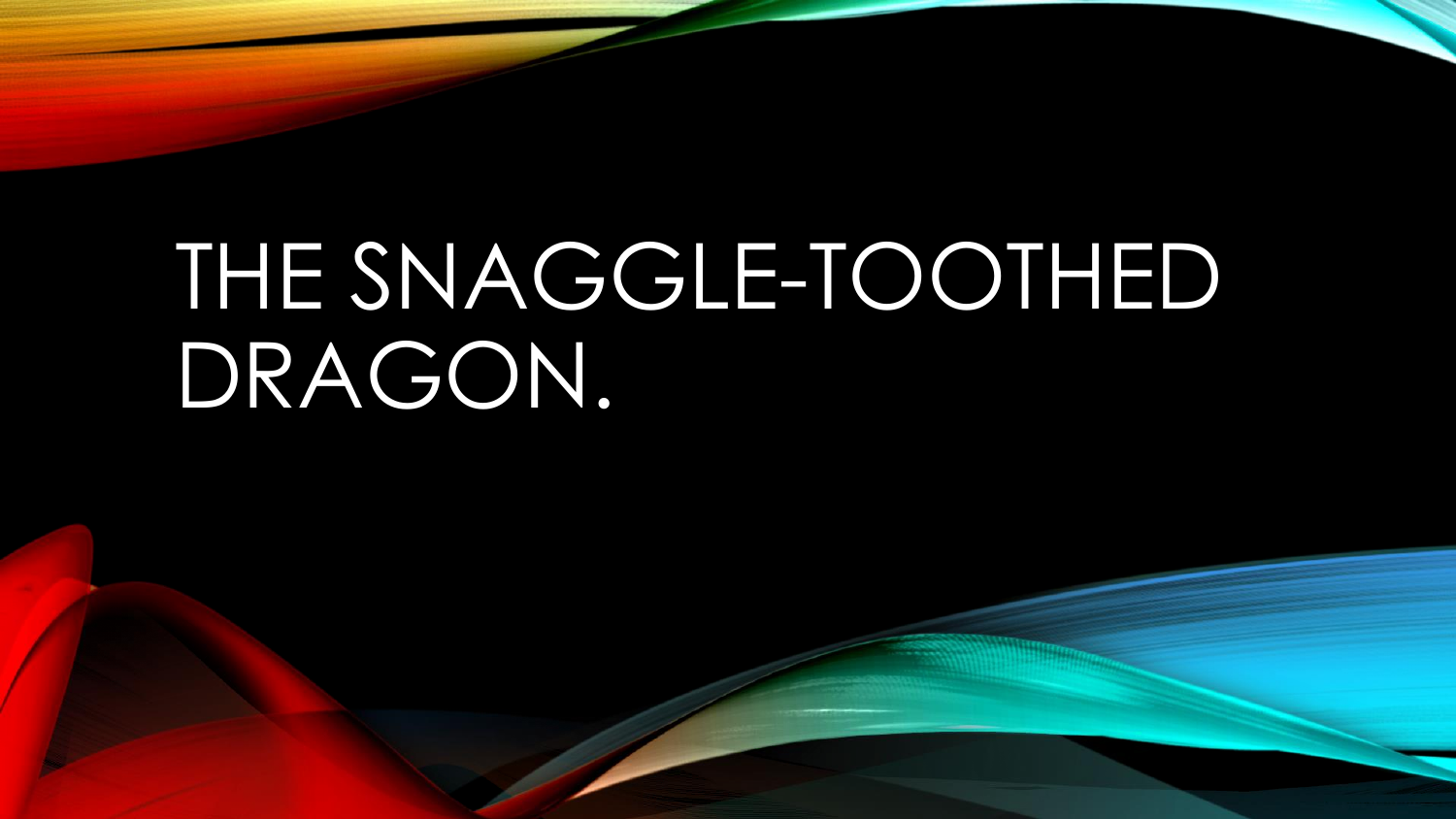•Once upon a time there was a Kingdom of Dragons, in this kingdom there was a Dragon School. In this School, there was a snaggletoothed dragon called Dave. Dave spent most of his day playing with his best friend Kallum on the dragon football pitch.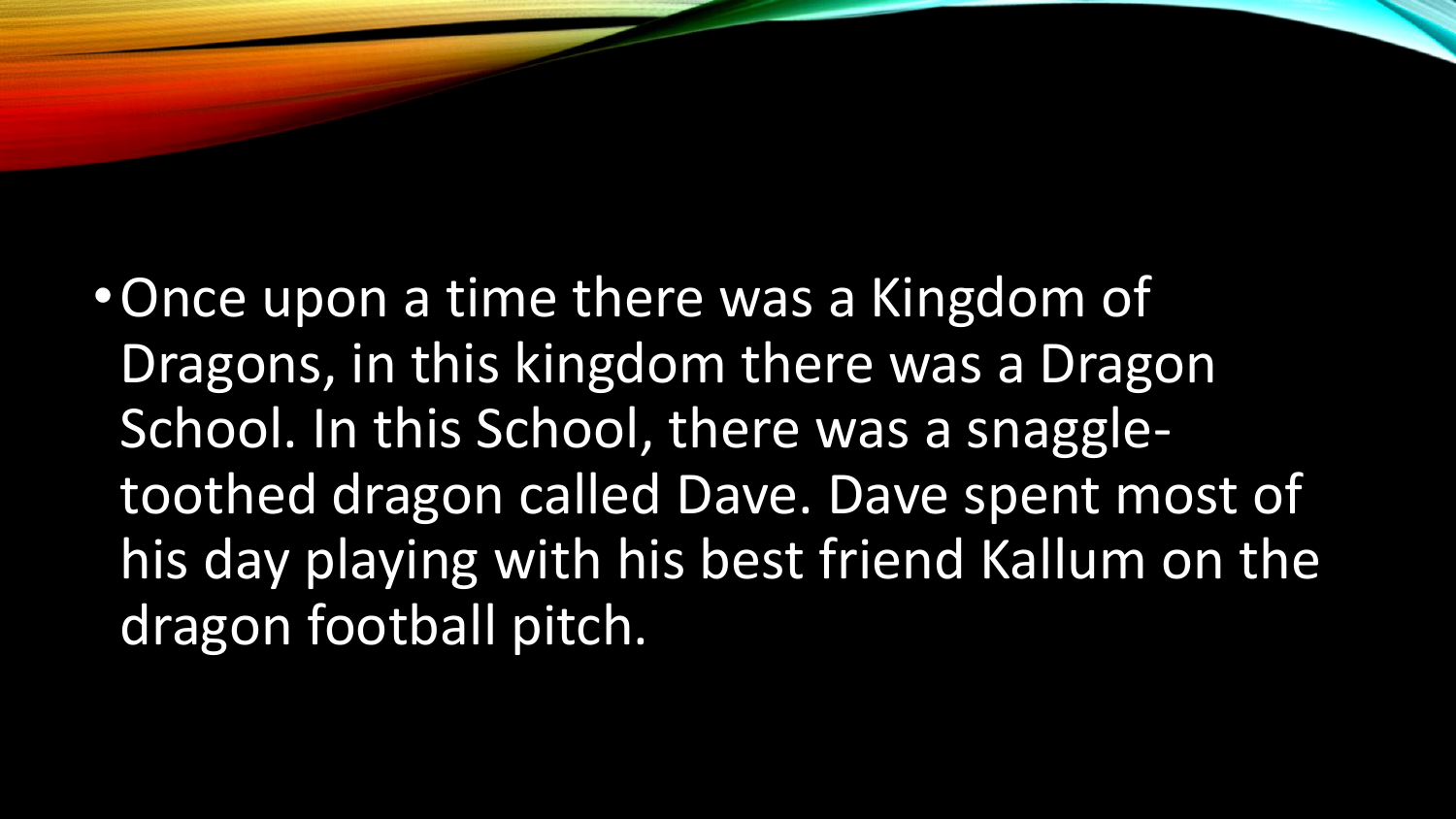•Then, one day, whilst they were playing football a group of older dragons came over and started to pick on Dave for having snaggled-teeth. They were calling him names and this upset Dave. The next day the same dragons called him names, and they did this for a full week.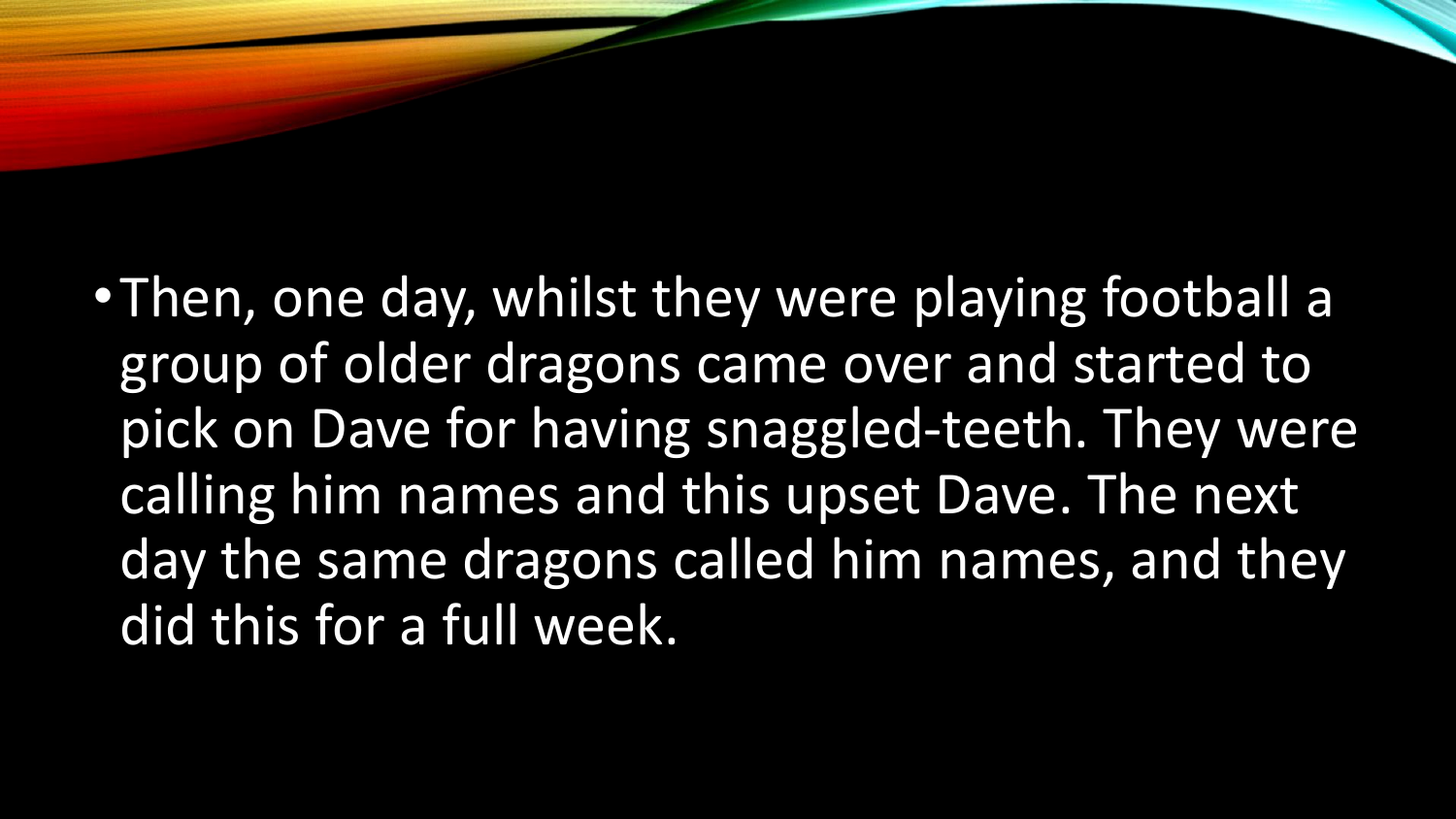•One murky Monday morning, Dave did not show up to school and Kallum started to worry. He rushed to Dave's house to find a note. The note said 'This bullying is too much, I'm leaving to live on the tallest place I can find and NEVER coming home.' Kallum became even more worried for his best friend.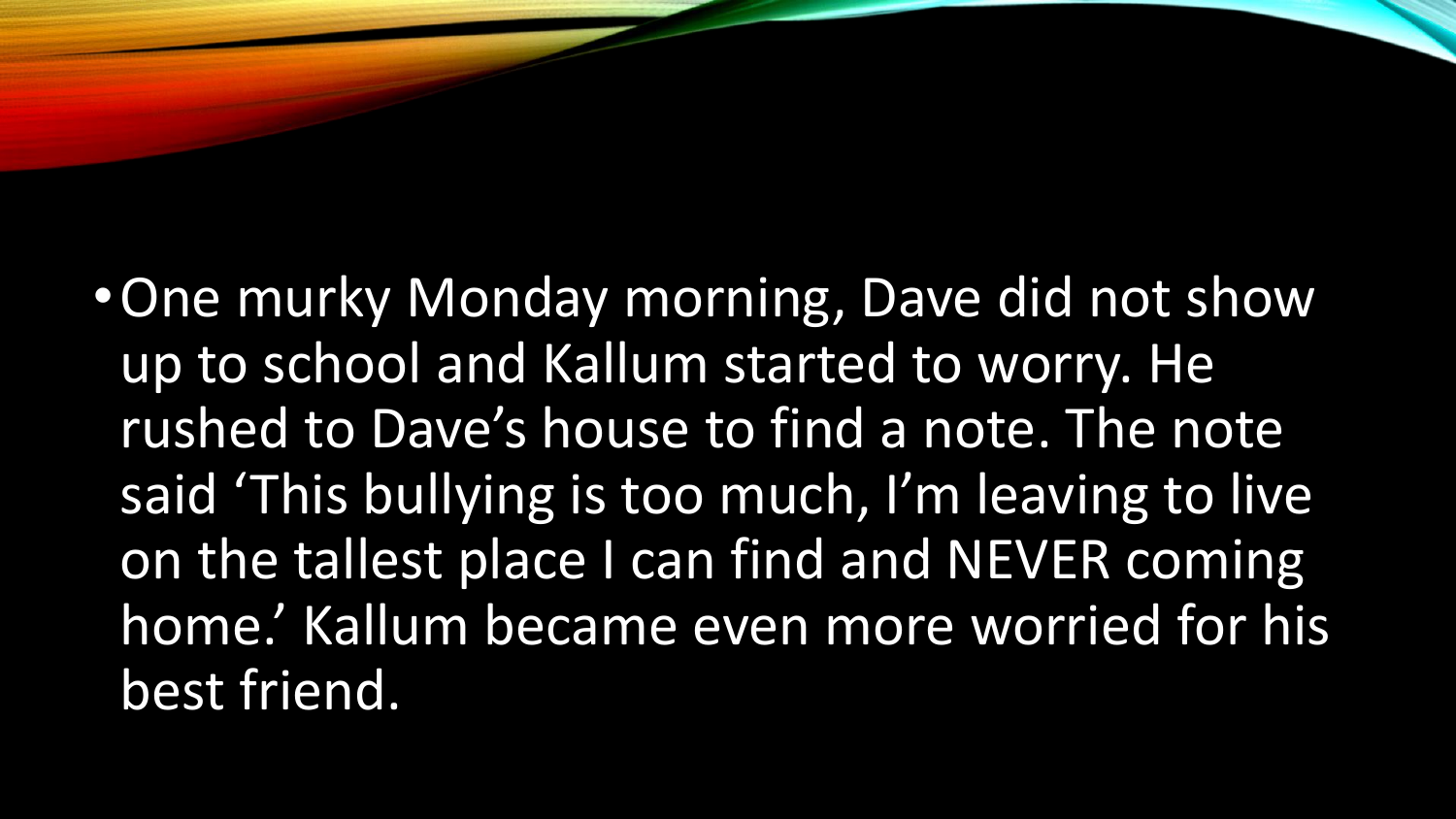• Kallum went back to school and saw the older dragons and told them that Dave had ran away due to being bullied by them. The big dragons started to feel bad and began to worry for Dave. Kallum had a plan "Let's split up and find him then bring him back." the bigger dragons agreed. They searched far and wide. Then suddenly, they spotted Dave on top of a giant building all alone.